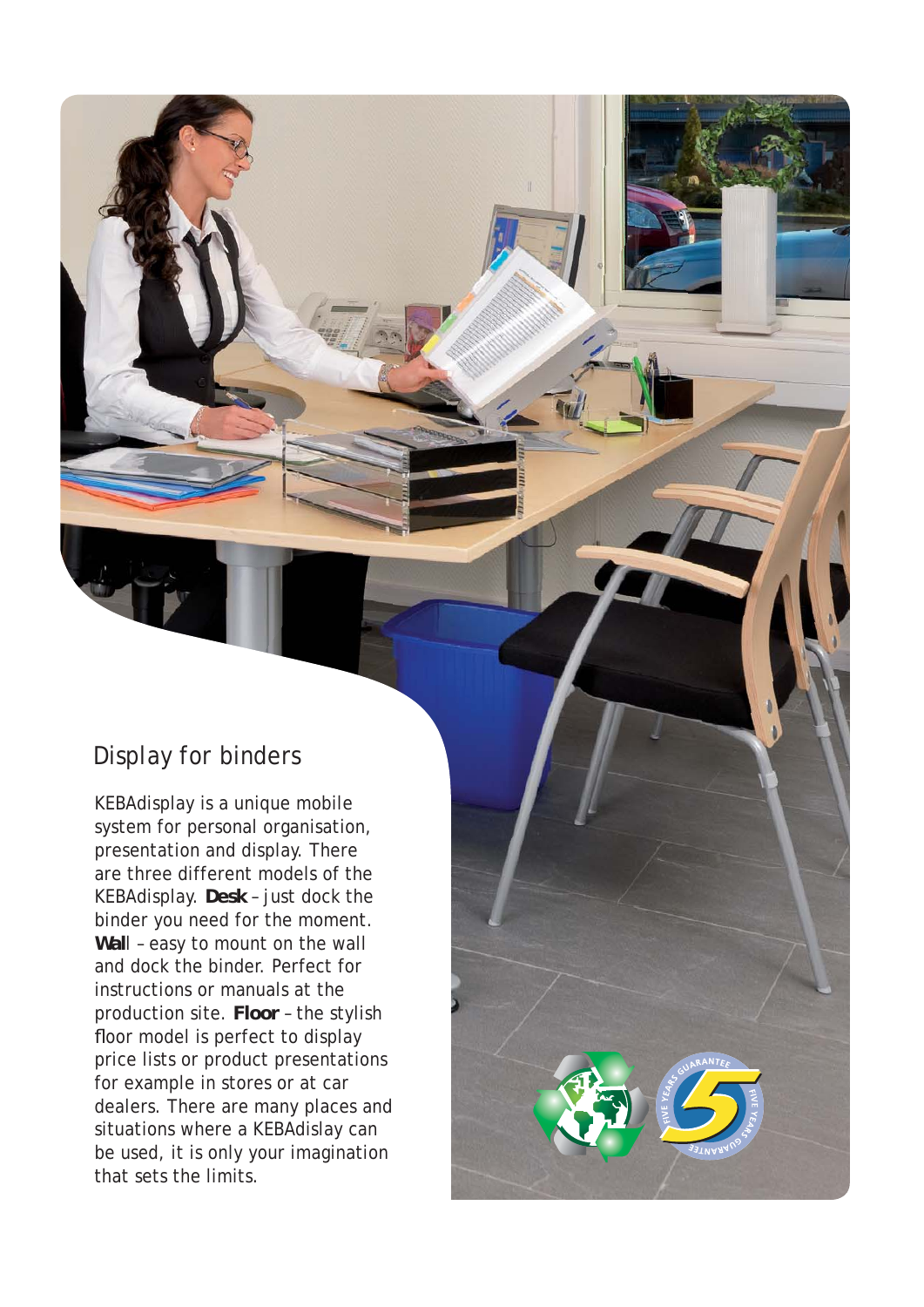## hebadisplay...





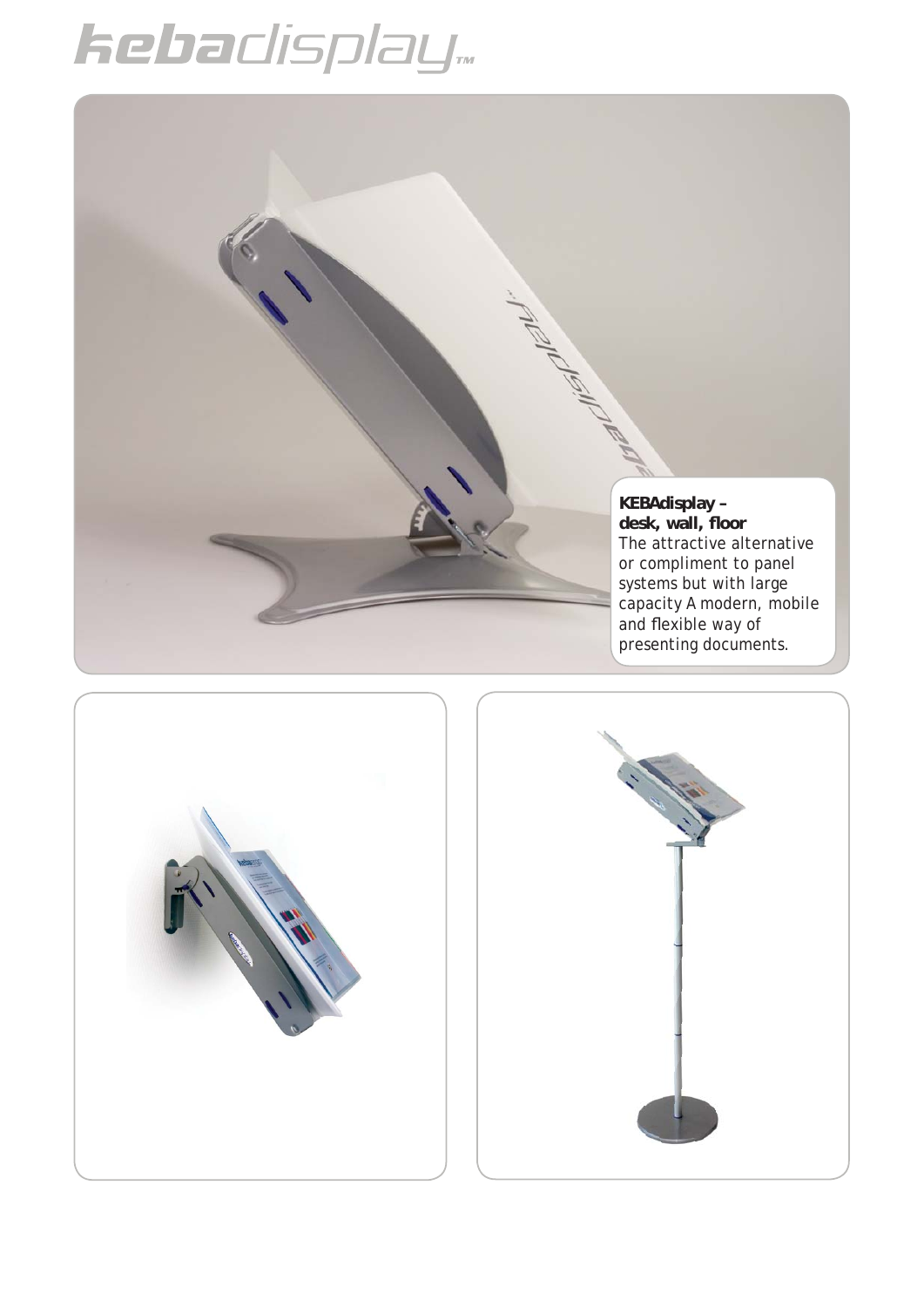## **kebadisplay**





High capacity, up to 300 Adjustable in 6 positions sheets of 80 gr papers (150 plastic pockets)





Can replace traditional panel system



Can be combined with other KEBAbinders





Also available in A5 Binder and Divider will be included